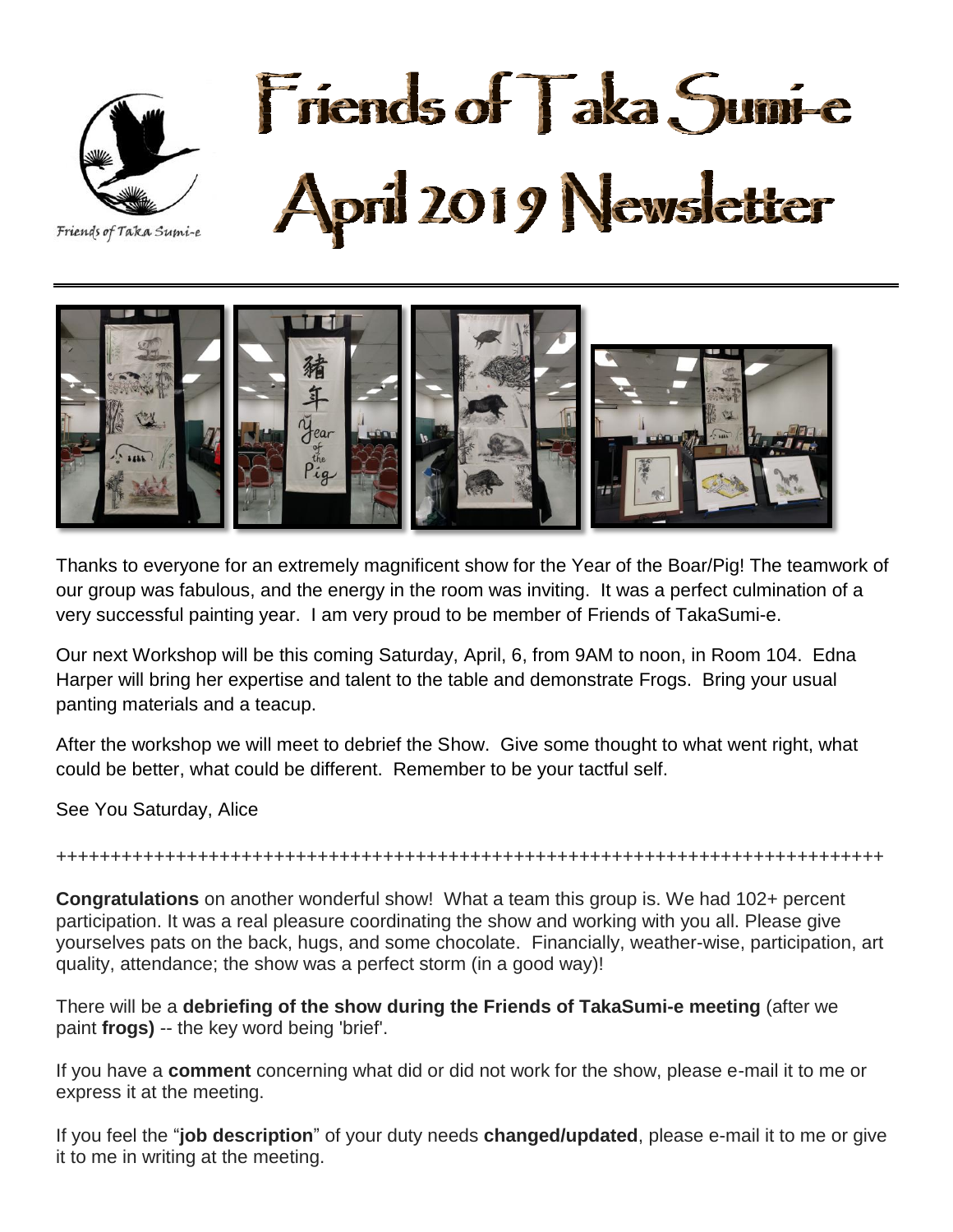If you **store any show materials for Friends of TakaSumi-e at your home**, please e-mail it to me or tell me at the meeting.

I will keep all this information in our **Show Noteboo**k which has been an absolute Bible/Mustard Seed Garden/ Guide for me this past year.

Hoping to see you or hear from you soon, Stephanie Mast [\(finmanhamster01@yahoo.com\)](mailto:finmanhamster01@yahoo.com)



**THE WEBSITE:** -- Ron is asking for input – He has improved the GALLERIES of photographs for both Kinu-E Kai and Tuesday Painters. Please take a look and provide feedback to him at [rlingley53@gmail.com.](mailto:rlingley53@gmail.com)

++++++++++++++++++++++++++++++++++++++++++++++++++++++++++++++++++++++++++

# SAN DIEGO COUNTY FAIR

If anyone is interested, there is an Asian Art division of the Fine Arts at the San Diego County Fair! Entry is \$20 per piece – up to five entries. Go to [www.sdfair.com/exhibits](http://www.sdfair.com/exhibits) for more information. Entry deadline is April 19<sup>th</sup>. A number of us will be submitting artwork for consideration. The more the merrier. If your artwork is selected, you may win an award and you receive free Fair entry! There are also one-day contests and events such as Miniature Masterpiece, Plein Air Painting and "Pawsome" Dog Portrait contests. This year's fair theme is "Ozsome".

++++++++++++++++++++++++++++++++++++++++++++++++++++++++++++++++++++++++++++

August Annual Society Party

Let's get a group of Shihans together to plan a lovely gathering this August. Who will volunteer?

++++++++++++++++++++++++++++++++++++++++++++++++++++++++++++++++++++++++++++

# *Coordinated Japanese Brush Painting / Art Sale with Washu Kai Sunday, September 29th*

Friends of Taka Sumi-e will be working together with Washu Kai for a first-ever Japanese brush painting / art sale. Since we've never done this before we'd like a nice, strong group of folks from each organization to work together coordinate it. As members of the San Diego Botanical Garden Foundation, each of the societies have been encouraged to work with a second group to have a second event during the year. With the right organization and planning, it could be successful for the artists as well as each society. The thought at the moment is that each artist would have their own table to sell their artwork such as cards, fabric work, unframed artwork, etc., and would make a contribution of 20% of their sales to their respective society. I know that some of us are member of both societies so we'd have to figure that one out ahead of time. Contact Gaye [\(ralsgal@gmail.com\)](mailto:ralsgal@gmail.com) if you'd like to lend a hand and/or if you're interested in participating.

++++++++++++++++++++++++++++++++++++++++++++++++++++++++++++++++++++++++++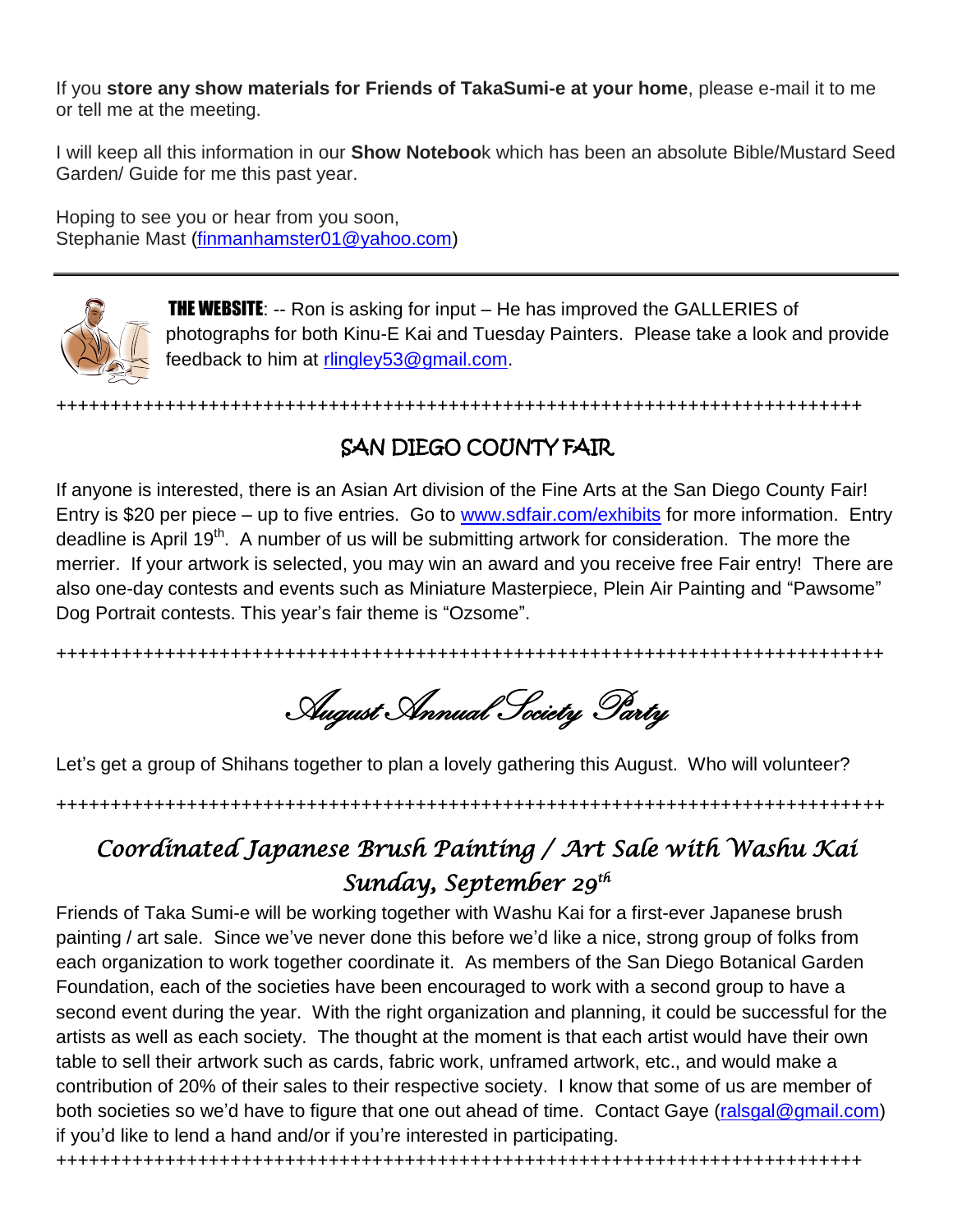# **FRIENDS OF TAKA SUMI-E MINUTES OF THE MEMBER MEETING FOR MARCH 3, 2019**

The meeting was called to order by President Alice Rogow at 11:10 AM.

The minutes of the February 3, 2019 meeting were approved.

Membership is currently at 61

Treasurer's Report: The treasury balance is \$4,312.24 as reported by Stella Ting, Treasurer. It was decided NOT to purchase a rack for fashion the Society already owned one.

The April workshop is Frogs hosted by Edna Harper. The remainder of the year is scheduled.

The summer party (August) will be hosted at Monica Bryant's home by the Shihan group.

The Amended & Restated Bylaws will be presented and voted on after The Show.

It was moved, seconded and unanimously approved that Ron Lingley be made a member of Friends of TakaSumi-e for his work in developing our new website.

Miscellaneous show items were discussed for The Show coming later in March.

#### **New business**: None

The meeting was adjourned at 11:30 AM

Gaye Lingley, Secretary